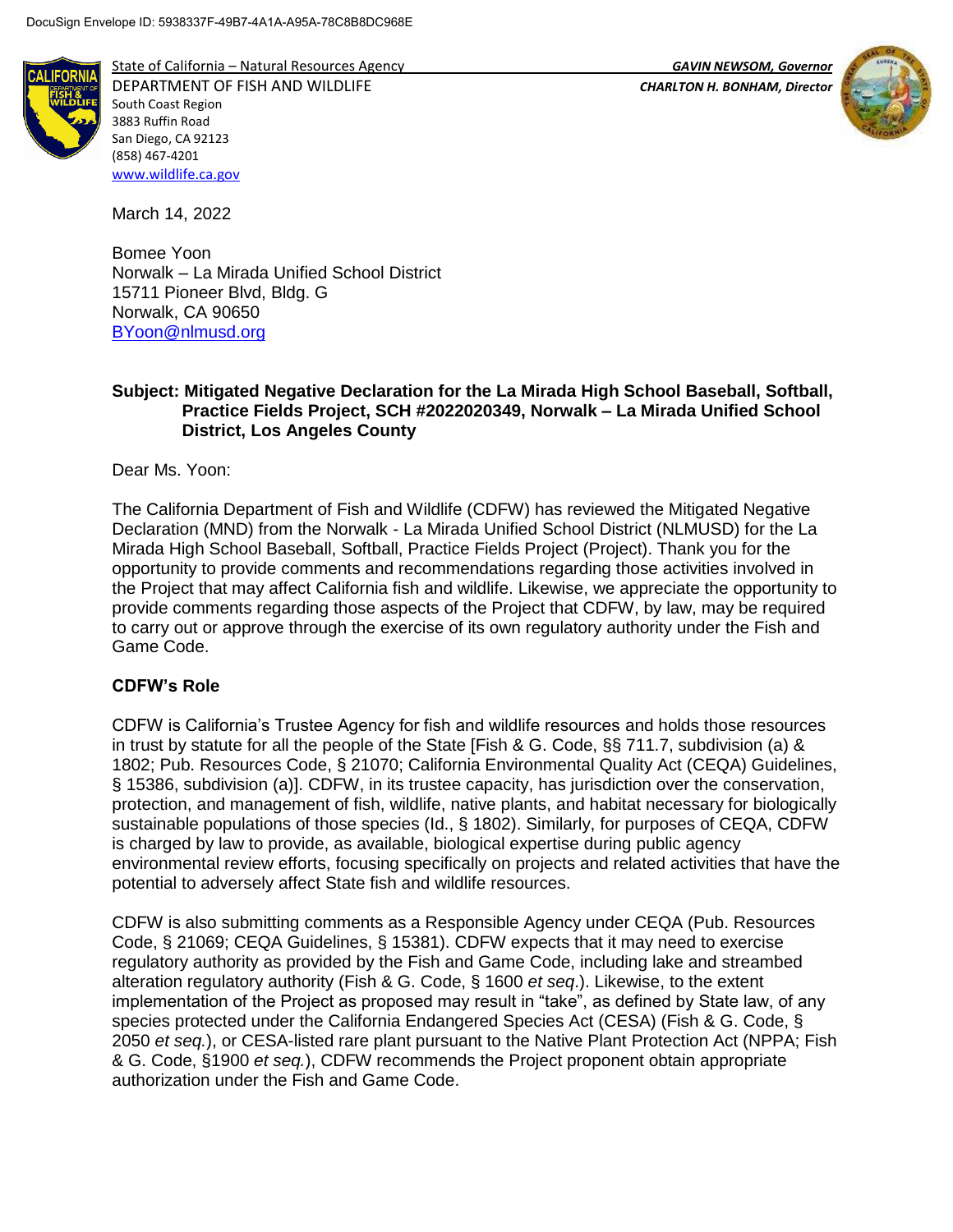Bomee Yoon Norwalk – La Mirada Unified School District March 14, 2022 Page 2 of 13

### **Project Description and Summary**

**Objective:** The NLMUSD is proposing a new baseball field, baseball practice field, football/soccer field, two softball fields, blacktop for basketball and volleyball courts, and tennis courts at La Mirada High School.

**Location:** The Project site is located on the grounds of the La Mirada High School campus, which is located at 13520 Adelfa Drive within the incorporated City of La Mirada in southeast Los Angeles County.

## **Comments and Recommendations**

CDFW offers the comments and recommendations below to assist the NLMUSD in adequately identifying, avoiding, and/or mitigating the Project's significant, or potentially significant, direct, and indirect impacts on fish and wildlife (biological) resources. CDFW recommends the measures or revisions below be included in a science-based monitoring program that contains adaptive management strategies as part of the Project's CEQA mitigation, monitoring, and reporting program (Pub. Resources Code, § 21081.6; CEQA Guidelines, § 15097).

## **Specific Comments**

## **Comment #1: California Fully Protected Bird Species**

**Issue:** The Project may impact California Fully Protected bird species. According to [eBird,](https://ebird.org/hotspot/L1308961) there have been multiple occurrences of American peregrine falcon (*Falco peregrinus*) within the Project vicinity.

**Specific impacts:** Project construction and activities, directly or through habitat modification, may result in injury or mortality, reduced reproductive capacity, population declines, or local extirpation of these California Fully Protected bird species. Temporal or permanent loss of foraging, breeding, nesting, or nursery habitat may occur.

**Why impacts would occur:** Impacts to these species may occur as a result of grounddisturbing (e.g., staging, mobilization, demolition, and grading) activities, vegetation removal, increased human activity, noise disturbances, light, and dust. The Project proposes mitigation for nesting birds and raptors with "a buffer of 200 feet shall be maintained around any active nest." Buffers for birds and raptors may not be large enough to avoid impacts on nests of California Fully Protected birds. Moreover, the Project's proposed buffers only mitigates for impacts on nests, eggs, and nestlings during the bird/raptor breeding season. The Project may also cause take of California Fully Protected species outside of the breeding season.

**Evidence impact would be significant:** The Project may result in adverse effects, either directly or through habitat modifications, on a California Fully Protected species. Take of any species designated as California Fully Protected under the Fish and Game Code is prohibited. CDFW cannot authorize the take of any California Fully Protected species as defined by State law. California Fully Protected species may not be taken or possessed at any time. No licenses or permits may be issued for take, except for collecting those species for necessary scientific research and relocation of the bird species for protection of livestock (Fish & G. Code, § 3511).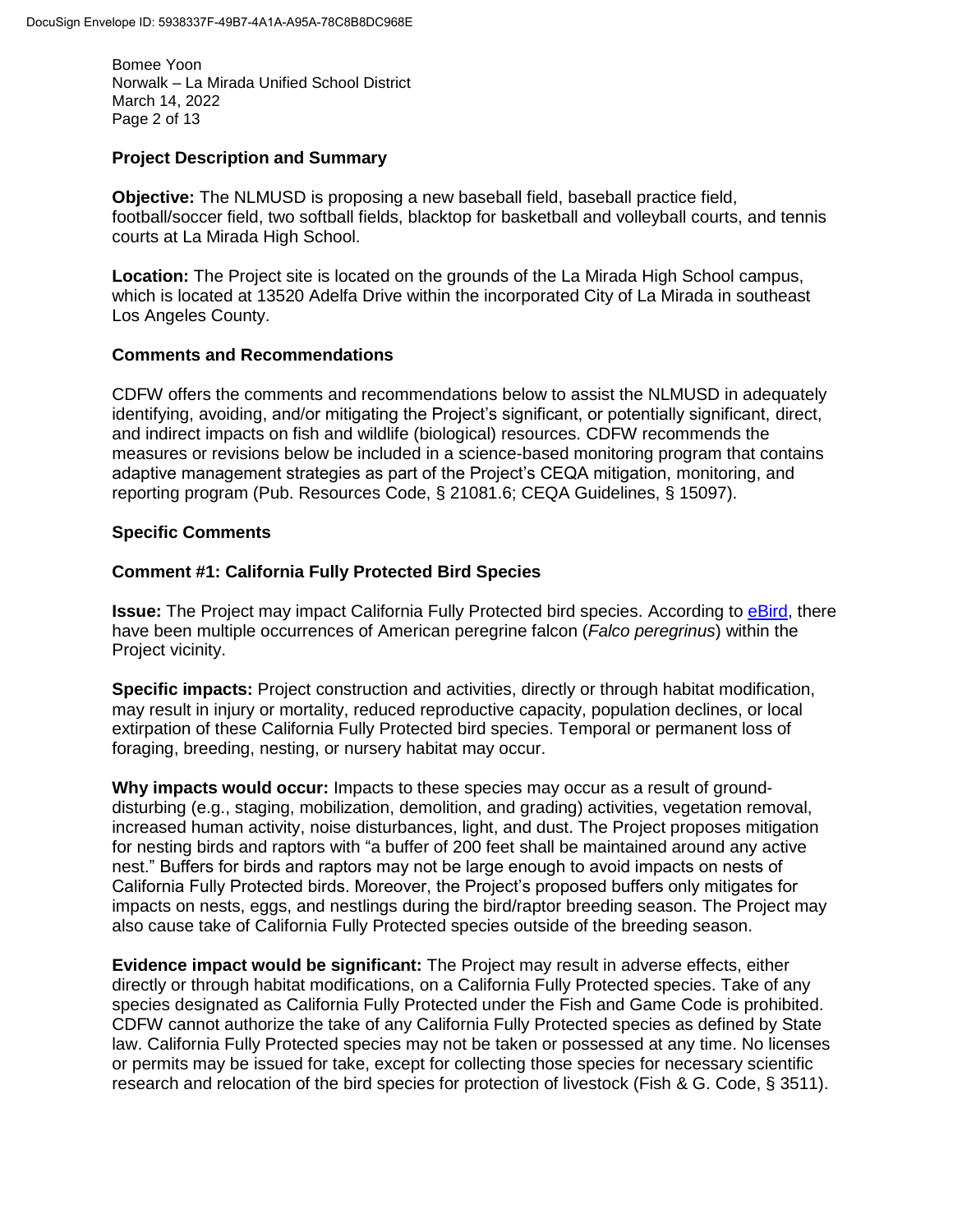Bomee Yoon Norwalk – La Mirada Unified School District March 14, 2022 Page 3 of 13

#### **Recommended Potentially Feasible Mitigation Measure(s):**

**Mitigation Measure #1:** CDFW recommends the Project avoid impacts on California Fully Protected birds by implementing a minimum 0.5-mile no-disturbance buffer around each nest of a California Fully Protected bird. Additionally, a qualified biologist should develop a robust avoidance, buffer, and demarcation plan specifically for California Fully Protected birds depending on project-level specifics [e.g., project area, species, life stage(s), scope of work].

**Mitigation Measure #2:** CDFW recommends to notify and consult with CDFW if a Fully Protected species nest is detected within 0.5 miles of the Project area.

#### **Comment #2: Impacts to Coastal California Gnatcatcher**

**Issue:** The Project could impact coastal California gnatcatcher (*Polioptila californica californica*), an Endangered Species Act (ESA)-listed threatened species and a California Species of Special Concern (SSC).

**Specific impact:** A review of California Natural Diversity Database (CNDDB) indicates multiple occurrences of coastal California gnatcatcher withing 2.5 miles east of the Project site. Project ground disturbing activities such as grading and grubbing may result in habitat destruction, causing the death or injury of adults, juveniles, eggs, or hatchlings. In addition, the Project may remove habitat by eliminating vegetation that may support foraging and breeding habitat.

**Why impact would occur:** Project construction activities will include grading, vegetation clearing, and other activities that may result in direct mortality, population declines, or local extirpation of coastal California gnatcatcher. According to established protocol, multiple surveys are required to determine presence/absence of gnatcatcher (USFWS 1997). However, only one general habitat assessment survey was conducted. There were no focused surveys conducted for special status species, and there were no special status species found during this general habitat assessment survey. The Project proceeding after a false negative conclusion could impact nesting gnatcatchers. Project construction and activities during the breeding and nesting season for gnatcatcher could result in the loss of fertile eggs or nestlings or otherwise lead to nest abandonment or decreased feeding frequency. Impacts could result from noise disturbances, increased human activity, dust, vegetation clearing, ground-disturbing activities (e.g., staging, mobilization, excavation, grading), vibrations caused by heavy equipment, and vegetation removal.

**Evidence impact would be significant:** CEQA provides protection not only for CESA and ESA-listed species, but for any species including, but not limited to, SSC which can be shown to meet the criteria for State listing. These SSC meet the CEQA definition of rare, threatened, or endangered species (CEQA Guidelines, § 15065). Take of SSC could require a mandatory finding of significance by the Lead Agency, (CEQA Guidelines, § 15065).

These impacts would continue to be significant because there are currently no protection measures in the Project document that will result in adequate avoidance or successful mitigation for the unavoidable direct, indirect, and temporal losses for special status reptile species.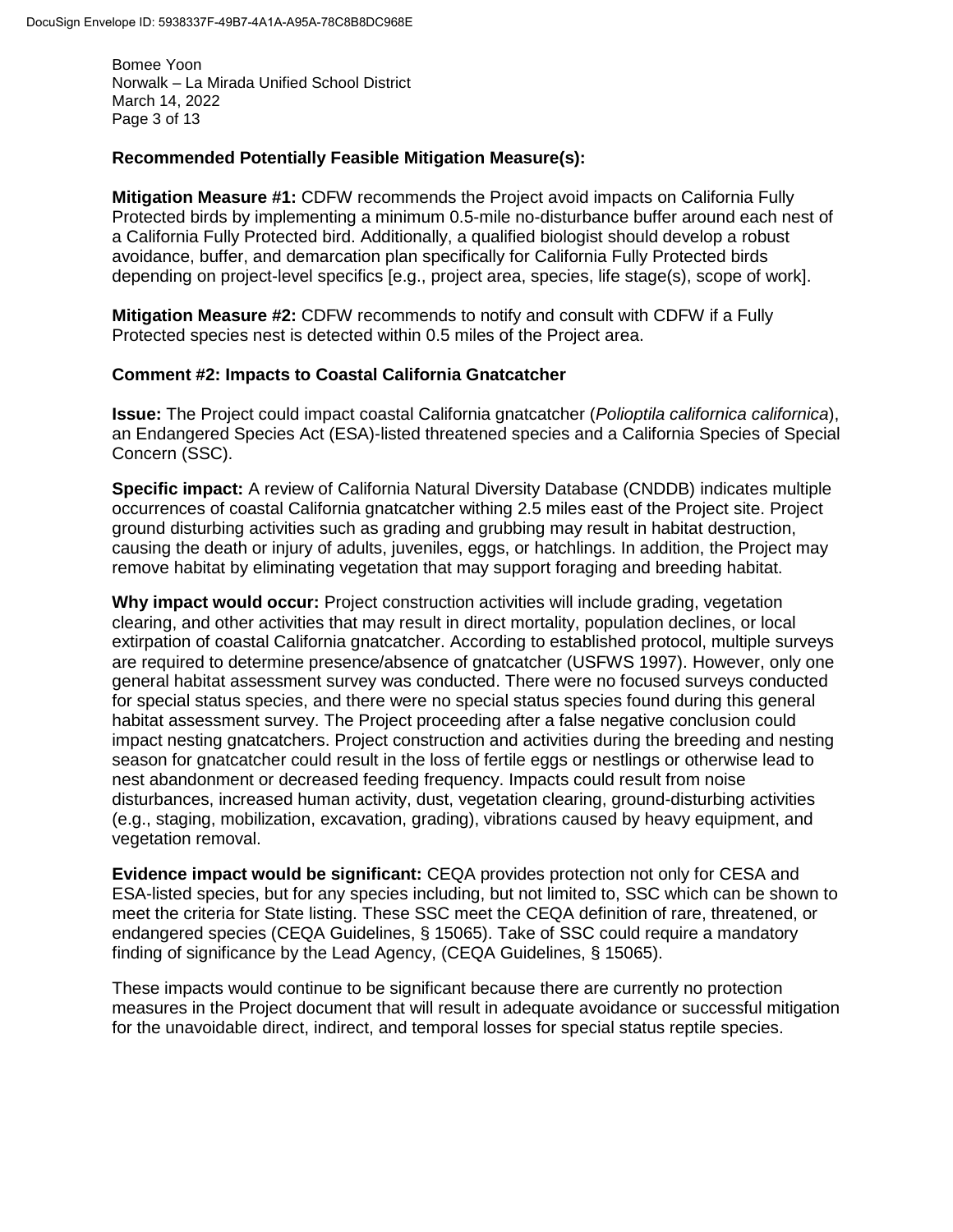Bomee Yoon Norwalk – La Mirada Unified School District March 14, 2022 Page 4 of 13

## **Recommended Potentially Feasible Mitigation Measure(s):**

**Mitigation Measure #1:** CDFW recommends the NLMUSD retain a qualified biologist with a gnatcatcher survey permit. The qualified biologist should survey the Project site and 0.5-mile radius, if feasible, to determine presence/absence of gnatcatcher. The qualified biologist should conduct surveys according to USFWS [Coastal California Gnatcatcher \(](https://www.fws.gov/ventura/docs/species/protocols/cagn/coastal-gnatcatcher_survey-guidelines.pdf)*Polioptila californica californica*[\) Presence/Absence Survey Guidelines](https://www.fws.gov/ventura/docs/species/protocols/cagn/coastal-gnatcatcher_survey-guidelines.pdf) (USFWS 1997). The survey protocol requires a minimum of six surveys conducted at least one week apart from March 15 through June 30 and a minimum of nine surveys at least two weeks apart from July 1 through March 14. The protocol should be followed for all surveys unless otherwise authorized by the USFWS in writing (USFWS 1997). CDFW recommends gnatcatcher surveys be conducted and USFWS notified (per protocol guidance) prior to the City's issuance of a grading permit.

Take under the ESA is more broadly defined than CESA; take under ESA also includes significant habitat modification or degradation that could result in death or injury to a listed species by interfering with essential behavioral patterns such as breeding, foraging, or nesting. Consultation with the USFWS, in order to comply with ESA, is advised well in advance of any ground-disturbing activities and/or vegetation removal that may impact gnatcatcher.

#### **Comment #3: Impacts on Bats**

**Issue:** The Project could impact bat species including the western mastiff bat (*Eumops perotis californicus),* western yellow bat *(Lasiurus xanthinus),* pocketed free-tailed bat (*Nyctinomops femorosaccus*), all designated SSC.

**Specific impacts:** According to CNDDB, there is a record of western mastiff bat less than two miles south of the Project site. In addition to western mastiff bat, according to Table 2 in Appendix D in the MND, other special status wildlife species within a 10-mile radius of the Project site include the western yellow bat and pocketed free-tailed bat. Activities associated with sporting field development can cause direct and indirect impacts to bats. Direct impacts include removal of trees or structures that may provide roosting habitat. Indirect impacts to bats and roosts could result from increased noise disturbances, human activity, dust, vegetation clearing, ground-disturbing activities (e.g., staging, mobilizing, excavating, and grading), and vibrations caused by heavy equipment.

**Why impacts would occur:** There is no indication in the MND that species-specific surveys for bats have been or will be conducted. Without focused surveys to detect bats, vegetation clearing, ground disturbing activities, and removal of structures facilitated by this Project may impact undetected bat species within the Project area. This may lead to a loss of occupied habitat, loss of juveniles in maternity roosts, or otherwise lead to roost abandonment or decreased feeding frequency in bat species.

**Evidence impact would be significant:** Bats are considered non-game mammals and are afforded protection by State law from take and/or harassment (Fish & G. Code, § 4150; Cal. Code of Regs, § 251.1). Additionally, several bat species are considered Species of Special Concern and meet the CEQA definition of rare, threatened, or endangered species (CEQA Guidelines, § 15380). Take of SSC could require a mandatory finding of significance by the Lead Agency (CEQA Guidelines, § 15065).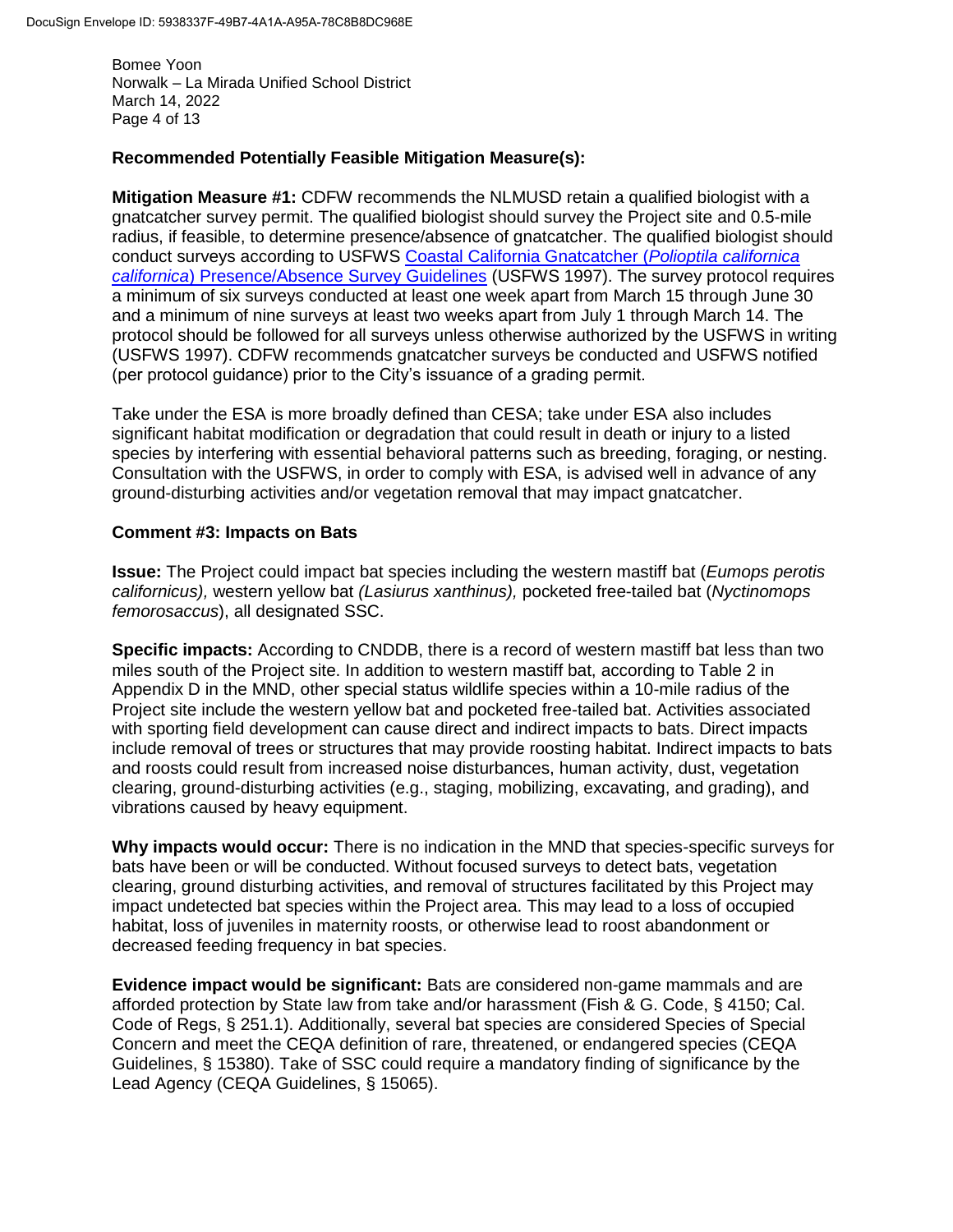Bomee Yoon Norwalk – La Mirada Unified School District March 14, 2022 Page 5 of 13

## **Recommended Potentially Feasible Mitigation Measure(s):**

**Mitigation Measure #1:** CDFW recommends that a qualified bat specialist conduct bat surveys within near potential bat roosting habitat (plus a 100-foot buffer as access allows) on the Project site. These surveys should identify potential habitat that could provide daytime and/or nighttime roost sites, and any maternity roosts. CDFW recommends using acoustic recognition technology to maximize detection of bats. A discussion of survey results, including negative findings should be provided to the NLMUSD. Depending on the survey results, a qualified bat specialist should discuss potentially significant effects of the Project on bats and include species specific mitigation measures to reduce impacts to below a level of significance (CEQA Guidelines, § 15125). Surveys, reporting, and preparation of robust mitigation measures by a qualified bat specialist should be completed and submitted to the NLMUSD prior to any Projectrelated ground-disturbing activities or vegetation removal at or near locations of roosting habitat for bats.

**Mitigation Measure #2:** If bats are not detected, but the bat specialist determines that roosting bats may be present, trees should be pushed down using heavy machinery rather than felling with a chainsaw. To ensure the optimum warning for any roosting bats that may still be present, trees should be pushed lightly two or three times, with a pause of approximately 30 seconds between each nudge to allow bats to become active. The tree should then be pushed to the ground slowly and remain in place until it is inspected by a bat specialist. Trees that are known to be bat roosts should not be bucked or mulched immediately. A period of at least 24 hours, and preferable 48 hours, should elapse prior to such operations to allow bats to escape.

**Mitigation Measure #3:** If maternity roosts are found, work should be scheduled between October 1 and February 28, outside of the maternity roosting season when young bats are present but are ready to fly out of the roost (March 1 to September 30).

#### **Additional Recommendations**

Nesting Birds. CDFW recommends avoiding any construction activity during nesting season. If not feasible, CDFW recommends modifying MM BIO-1 by including the underlined language and excluding the strikethrough as follows:

If project construction occurs between March 1 and August 31 January 1 through September 15, a qualified avian biologist shall conduct a preconstruction nesting bird survey within a 500-foot radius of the construction site, prior to any ground-disturbing activities (e.g., staging, mobilization, grading) as well as prior to any vegetation removal within the project site no earlier than one week prior to construction. If the nests are still occupied, a buffer of 200 feet shall be maintained around any active nest, and the avian biologist shall visit the site once a week, until the avian biologist can determine that the young have fledged or the nest has become inactive. If project activities are delayed or suspended for more than 7 days during the breeding season, repeat the surveys. If nesting raptors and migratory songbirds are identified, the following minimum nodisturbance buffers shall be implemented: 300 feet around active passerine (perching birds and songbirds) nests, 500 feet around active non-listed raptor nests and 0.5 mile around active listed bird nests. These buffers should be maintained until the breeding season has ended or until a qualified biologist has determined that the birds have fledged and are no longer reliant upon the nest or parental care for survival.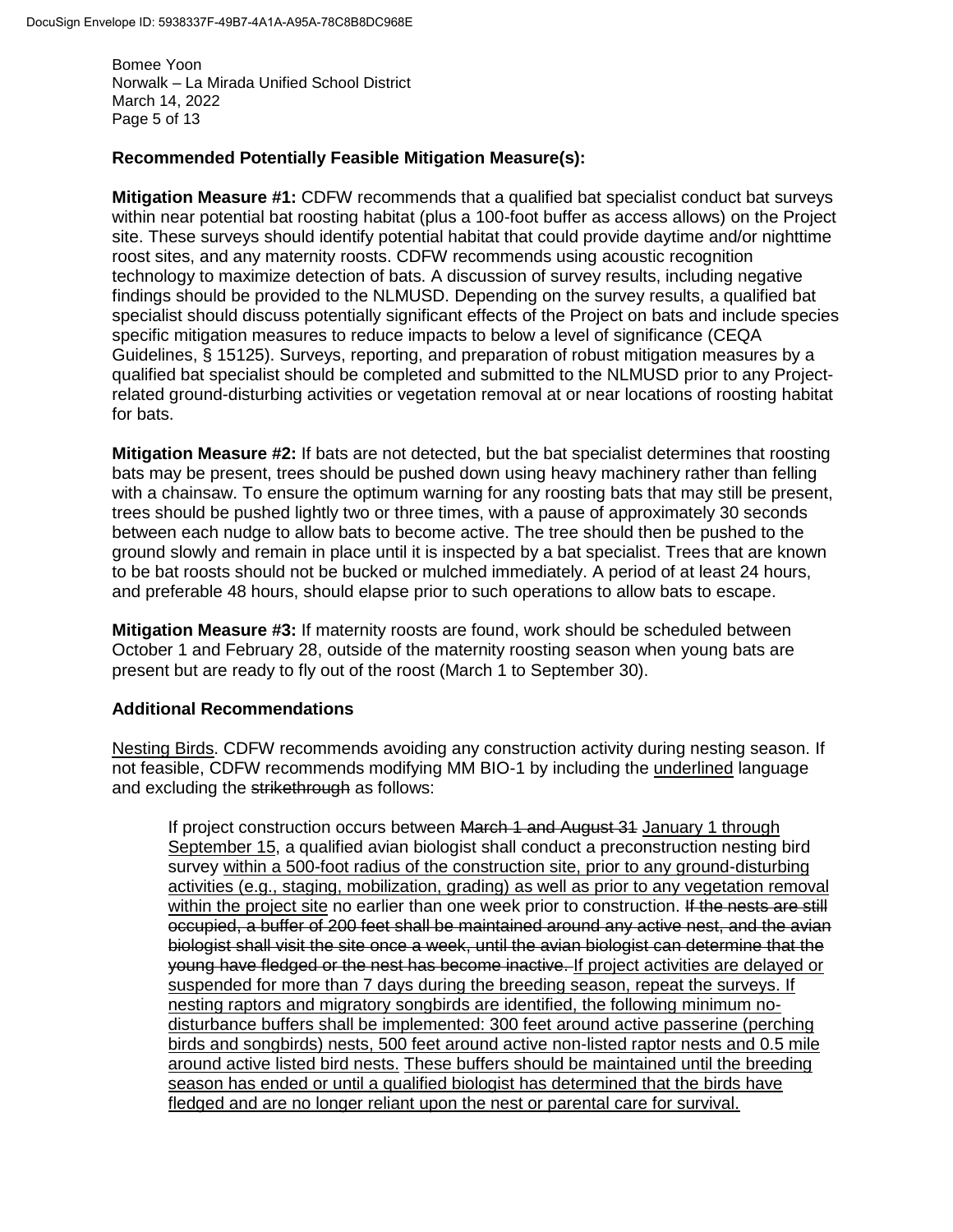Bomee Yoon Norwalk – La Mirada Unified School District March 14, 2022 Page 6 of 13

It should be noted that the temporary halt of project activities within nesting buffers during nesting season does not constitute effective mitigation for the purposes of offsetting Project impacts associated with habitat loss. Additional mitigation would be necessary to compensate for the removal of nesting habitat within the project site based on acreage of impact and vegetation composition. Mitigation ratios should increase with the occurrence of a SSC and should further increase with the occurrence of a CESA-listed species.

Scientific Collecting Permits: CDFW has the authority to issue permits for the take or possession of wildlife, including mammals; birds, nests, and eggs; reptiles, amphibians, fish, plants; and invertebrates (Fish & G. Code, §§ 1002, 1002.5, 1003). Effective October 1, 2018, a Scientific Collecting Permit is required to monitor project impacts on wildlife resources, as required by environmental documents, permits, or other legal authorizations; and, to capture, temporarily possess, and relocate wildlife to avoid harm or mortality in connection with otherwise lawful activities (Cal. Code Regs., tit. 14, § 650). Please visit CDFW's [Scientific](https://wildlife.ca.gov/Licensing/Scientific-Collecting#53949678)  [Collection Permits](https://wildlife.ca.gov/Licensing/Scientific-Collecting#53949678) webpage for information (CDFW 2022a). Pursuant to the California Code of Regulations, title 14, section 650, the NLMUSD/qualified biologist must obtain appropriate handling permits to capture, temporarily possess, and relocate wildlife to avoid harm or mortality in connection with construction activities.

Rodenticides. CDFW recommends preventing the use of second-generation anticoagulant rodenticides on site and over the life of the Project.

Data. CEQA requires that information developed in environmental impact reports and negative declarations be incorporated into a database [i.e., California Natural Diversity Database (CNDDB)] which may be used to make subsequent or supplemental environmental determinations [Pub. Resources Code, § 21003, subd. (e)]. Accordingly, CDFW recommends that the subsequent CEQA documents include measures where lead agencies of individual projects report any special status species detected during preparation of project-level environmental impact analyses/environmental documents. Special status species information should be submitted to the CNDDB by completing the [Online Field Survey Form](https://wildlife.ca.gov/Data/CNDDB/Submitting-Data) (CDFWb 2022). The lead agency should ensure all pertinent data has been properly submitted, with all applicable data fields filled out, prior to finalizing/adopting an environmental document.

Mitigation and Monitoring Reporting Plan. CDFW recommends the NLMUSD update the Project's environmental document to include mitigation measures recommended in this letter. CDFW provides comments to assist project proponents in developing mitigation measures that are specific, detailed (i.e., responsible party, timing, specific actions, location), and clear in order for a measure to be fully enforceable and implemented successfully via a mitigation monitoring and/or reporting program (CEQA Guidelines, § 15097; Pub. Resources Code, § 21081.6). The NLMUSD is welcome to coordinate with CDFW to further review and refine the Project's mitigation measures. Per Public Resources Code section 21081.6(a)(1), CDFW has provided the NLMUSD with a summary of our suggested mitigation measures and recommendations in the form of an attached Draft Mitigation and Monitoring Reporting Plan (MMRP; Attachment A).

# **Filing Fees**

The Project, as proposed, would have an impact on fish and/or wildlife, and assessment of filing fees is necessary. Fees are payable upon filing of the Notice of Determination and serve to help defray the cost of environmental review by CDFW. Payment of the fee is required for the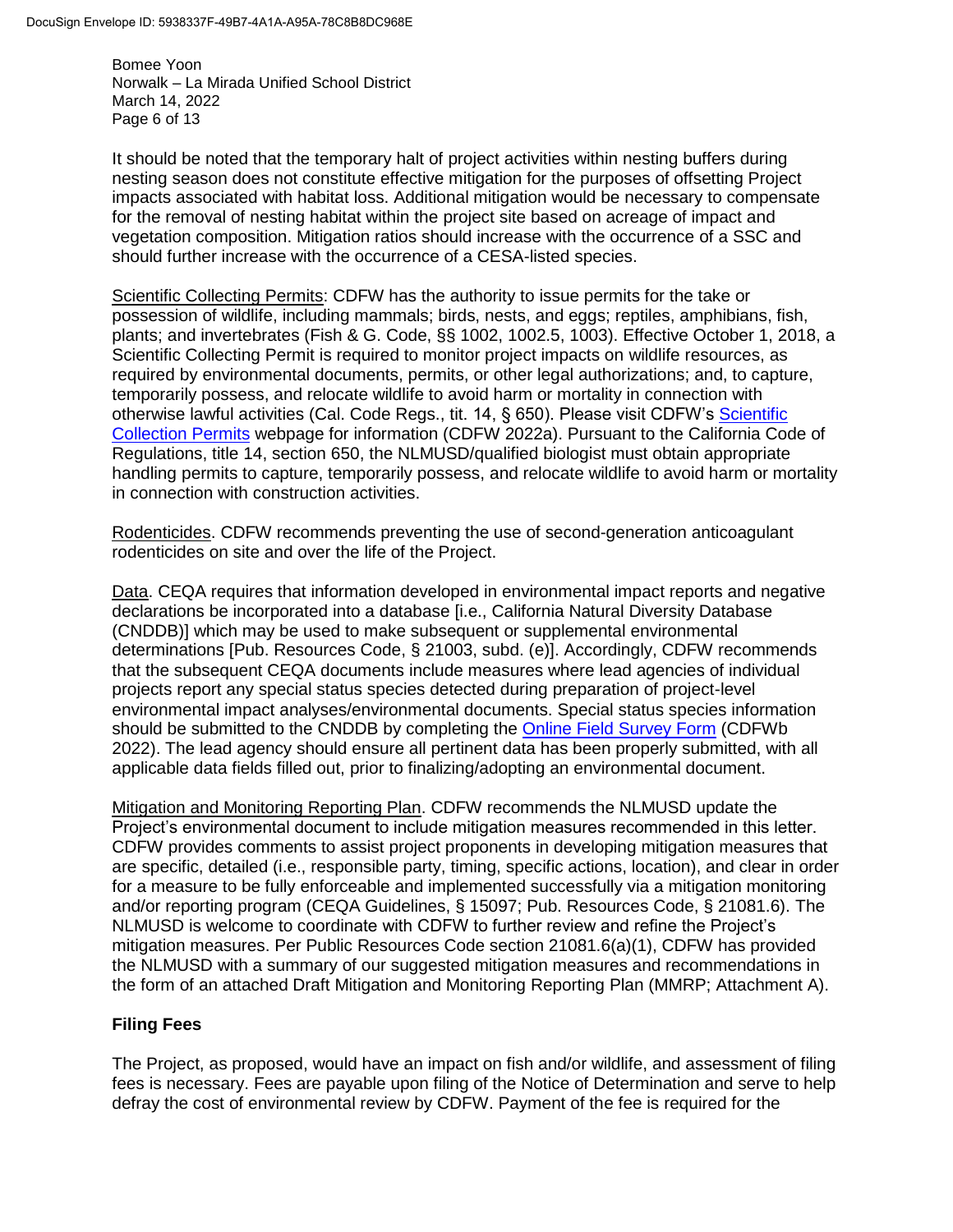Bomee Yoon Norwalk – La Mirada Unified School District March 14, 2022 Page 7 of 13

underlying Project approval to be operative, vested, and final (Cal. Code Regs., tit. 14, § 753.5; Fish & G. Code, § 711.4; Pub. Resources Code, § 21089).

# **Conclusion**

We appreciate the opportunity to comment on the Project to assist the NLMUSD in adequately analyzing and minimizing/mitigating impacts to biological resources. CDFW requests an opportunity to review and comment on any response that the NLMUSD has to our comments and to receive notification of any forthcoming hearing date(s) for the Project [CEQA Guidelines, § 15073(e)]. If you have any questions or comments regarding this letter, please contact Felicia Silva, Environmental Scientist, at (562) 292-8105 or by email at *Felicia.Silva@wildlife.ca.gov.* 

 $Sincerely,$ <br>  $Docusigned by:$ 

hot life

-5991E19EF8094C3... Victoria Tang signing for

Erinn Wilson-Olgin Environmental Program Manager I South Coast Region

ec: CDFW

Erinn Wilson-Olgin, Los Alamitos – [Erinn.Wilson-Olgin@wildlife.ca.gov](mailto:Erinn.Wilson-Olgin@wildlife.ca.gov) Victoria Tang, Los Alamitos – [Victoria.Tang@wildlife.ca.gov](mailto:Victoria.Tang@wildlife.ca.gov) Ruby Kwan-Davis – Los Alamitos – [Ruby.Kwan-Davis@wildlife.ca.gov](mailto:Ruby.Kwan-Davis@wildlife.ca.gov) Felicia Silva, Los Alamitos – [Felicia.Silva@wildlife.ca.gov](mailto:Felicia.Silva@wildlife.ca.gov) Julisa Portugal, Los Alamitos - Julisa. Portugal@wildlife.ca.gov Cindy Hailey, San Diego – [Cindy.Hailey@wildlife.ca.gov](mailto:Cindy.Hailey@wildlife.ca.gov) CEQA Program Coordinator, Sacramento – [CEQACommentLetters@wildlife.ca.gov](mailto:CEQACommentLetters@wildlife.ca.gov)  State Clearinghouse, Office of Planning and Research – [State.Clearinghouse@opr.ca.gov](mailto:State.Clearinghouse@opr.ca.gov)

# **References:**

- [CDFWa] California Department of Fish and Wildlife. 2022. Scientific Collecting Permit. Available from:<https://wildlife.ca.gov/Licensing/Scientific-Collecting#53949678>
- [CDFWd] California Department of Fish and Wildlife. 2022. Submitting Data to the CNDDB. Available from:<https://wildlife.ca.gov/Data/CNDDB/Submitting-Data>
- eBird. January 26, 2017. La Mirada Community Regional Park. Accessed at: <https://ebird.org/hotspot/L367734>
- eBird. February 13, 2016. La Mirada Golf Course Pond. Accessed at: <https://ebird.org/hotspot/L1308961>
- Sawyer, J. O., Keeler-Wolf, T., and Evens J.M. 2008. A manual of California Vegetation, 2nd ed. ISBN 978-0-943460-49-9. Accessed at:<https://vegetation.cnps.org/>

[USFWS] United States Fish and Wildlife Service. 1997. Coastal California Gnatcatcher (*Polioptila californica californica*) Presence/Absence Survey Guidelines February 28, 1997. Available from:

[https://www.fws.gov/ventura/docs/species/protocols/cagn/coastal-gnatcatcher\\_survey](https://www.fws.gov/ventura/docs/species/protocols/cagn/coastal-gnatcatcher_survey-guidelines.pdf)[guidelines.pdf.](https://www.fws.gov/ventura/docs/species/protocols/cagn/coastal-gnatcatcher_survey-guidelines.pdf)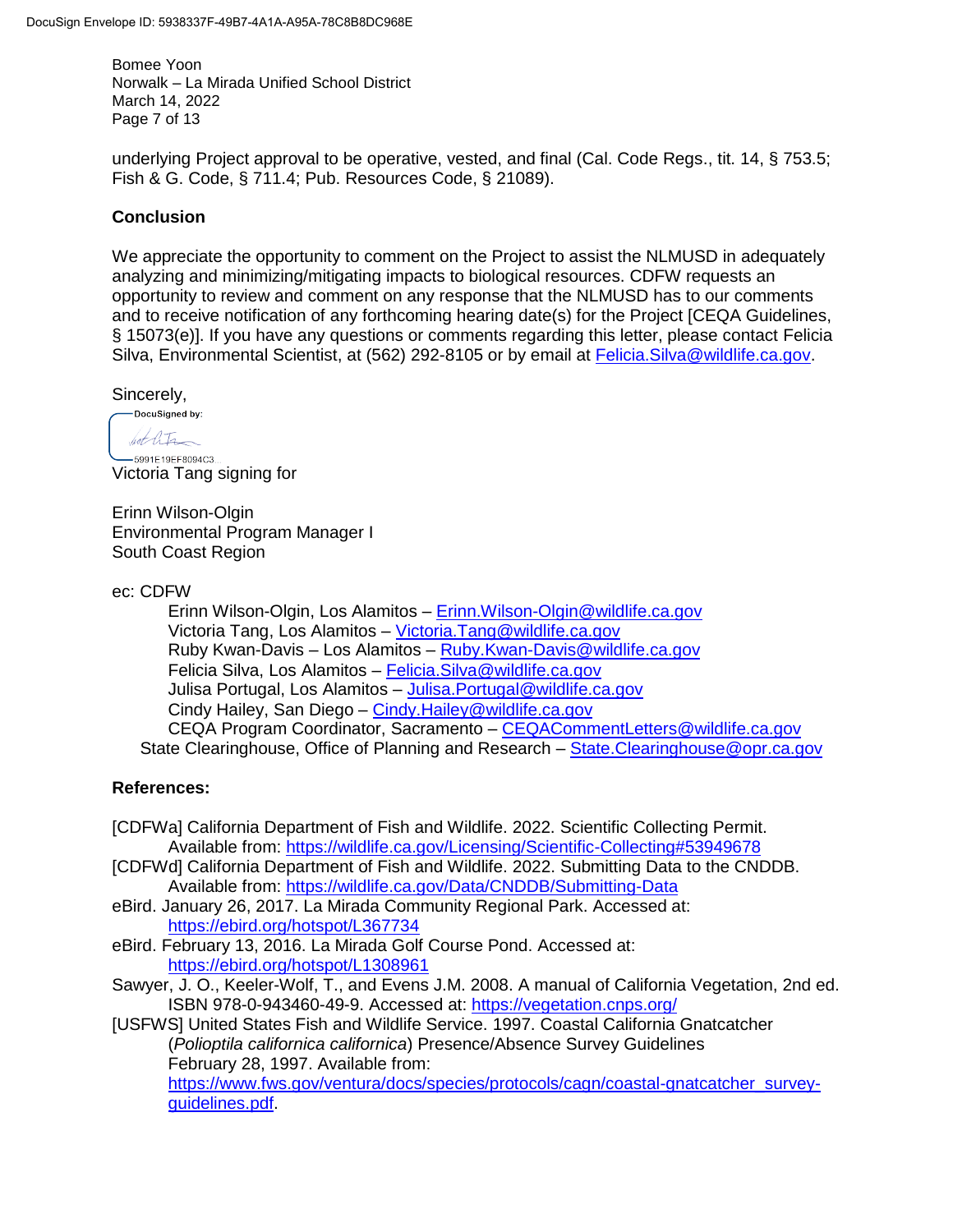

State of California – Natural Resources Agency *GAVIN NEWSOM, Governor* DEPARTMENT OF FISH AND WILDLIFE *CHARLTON H. BONHAM, Director*  South Coast Region 3883 Ruffin Road San Diego, CA 92123 (858) 467-4201 [www.wildlife.ca.gov](http://www.wildlife.ca.gov/)





# **Attachment A: Draft Mitigation and Monitoring Reporting Plan**

CDFW recommends the following language to be incorporated into a future environmental document for the Project.

| <b>Biological Resources (BIO)</b>                                      |                                                                                                                                                                                                                                                                                                                                                                                                                                                                                                                                                                                                                                                                                                                                                                                                               |                                                            |                             |
|------------------------------------------------------------------------|---------------------------------------------------------------------------------------------------------------------------------------------------------------------------------------------------------------------------------------------------------------------------------------------------------------------------------------------------------------------------------------------------------------------------------------------------------------------------------------------------------------------------------------------------------------------------------------------------------------------------------------------------------------------------------------------------------------------------------------------------------------------------------------------------------------|------------------------------------------------------------|-----------------------------|
|                                                                        | Mitigation Measure (MM) or Recommendation (REC)                                                                                                                                                                                                                                                                                                                                                                                                                                                                                                                                                                                                                                                                                                                                                               | <b>Timing</b>                                              | <b>Responsible Party</b>    |
| MM-BIO-1-Fully<br><b>Protected</b><br><b>Species</b>                   | The Project will fully avoid impacts on California Fully Protected<br>birds by implementing a minimum 0.5-mile no-disturbance buffer<br>around each nest of a California Fully Protected bird. Additionally,<br>a qualified biologist should develop a robust avoidance, buffer, and<br>demarcation plan specifically for California Fully Protected birds<br>depending on project-level specifics [e.g., project area, species, life<br>stage(s), scope of work].                                                                                                                                                                                                                                                                                                                                            | Prior to<br>project<br>ground-<br>disturbing<br>activities | NLMUSD/Project<br>applicant |
| MM-BIO-2-Fully<br><b>Protected</b><br><b>Species</b>                   | The NLMUSD/Project applicant will notify and consult with CDFW<br>if a Fully Protected species nest is detected within 0.5 miles of the<br>Project area.                                                                                                                                                                                                                                                                                                                                                                                                                                                                                                                                                                                                                                                      | Prior to<br>project<br>ground-<br>disturbing<br>activities | NLMUSD/Project<br>applicant |
| MM-BIO-3-<br>Impacts to<br>coastal<br><b>California</b><br>gnatcatcher | NLMUSD will retain a qualified biologist with a gnatcatcher survey<br>permit. The qualified biologist should survey the Project site and<br>0.5-mile radius, if feasible, to determine presence/absence of<br>gnatcatcher. The qualified biologist should conduct surveys<br>according to USFWS Coastal California Gnatcatcher (Polioptila<br>californica californica) Presence/Absence Survey Guidelines<br>(USFWS 1997). The survey protocol requires a minimum of six<br>surveys conducted at least one week apart from March 15 through<br>June 30 and a minimum of nine surveys at least two weeks apart<br>from July 1 through March 14. The protocol should be followed for<br>all surveys unless otherwise authorized by the USFWS in writing<br>(USFWS 1997). CDFW recommends gnatcatcher surveys be | Prior to<br>project<br>ground-<br>disturbing<br>activities | NLMUSD/Project<br>applicant |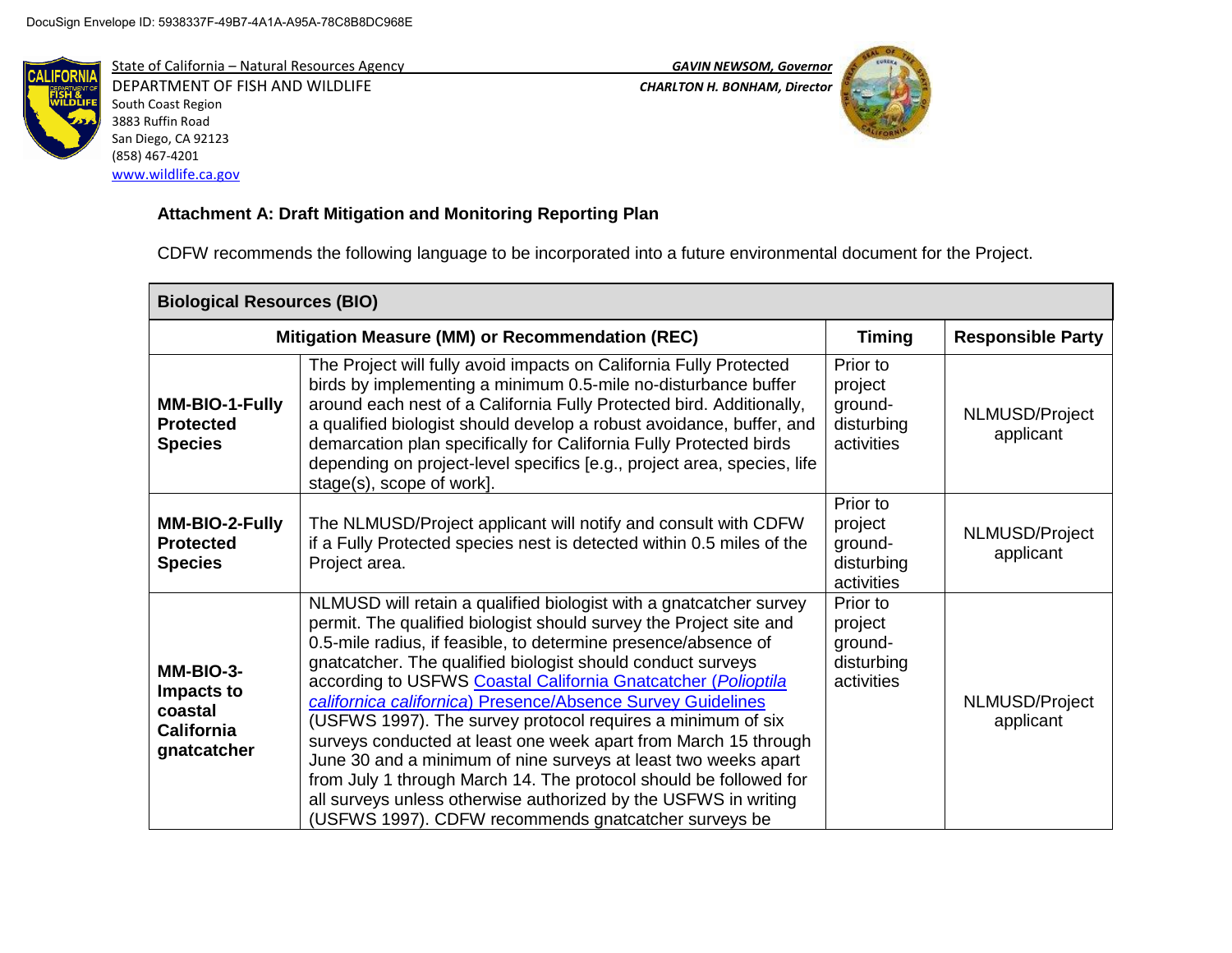Bomee Yoon Norwalk – La Mirada Unified School District March 14, 2022 Page 9 of 13

|               | conducted and USFWS notified (per protocol guidance) prior to the<br>City's issuance of a grading permit.<br>Take under the ESA is more broadly defined than CESA; take<br>under ESA also includes significant habitat modification or<br>degradation that could result in death or injury to a listed species<br>by interfering with essential behavioral patterns such as breeding,<br>foraging, or nesting. Consultation with the USFWS, in order to<br>comply with ESA, is advised well in advance of any ground-<br>disturbing activities and/or vegetation removal that may impact<br>gnatcatcher.                                                                                                                                                                                                                                                                                                                                                                                                                                                                                                                     |                                                            |                             |
|---------------|------------------------------------------------------------------------------------------------------------------------------------------------------------------------------------------------------------------------------------------------------------------------------------------------------------------------------------------------------------------------------------------------------------------------------------------------------------------------------------------------------------------------------------------------------------------------------------------------------------------------------------------------------------------------------------------------------------------------------------------------------------------------------------------------------------------------------------------------------------------------------------------------------------------------------------------------------------------------------------------------------------------------------------------------------------------------------------------------------------------------------|------------------------------------------------------------|-----------------------------|
| MM-BIO-4-Bats | The MND shall require Project activities that may occur near<br>potential bat roosting habitat, a qualified bat specialist conduct bat<br>surveys within these areas (plus a 100-foot buffer as access<br>allows). These surveys shall identify potential habitat that could<br>provide daytime and/or nighttime roost sites, and any maternity<br>roosts. Acoustic recognition technology shall be utilized to<br>maximize detection of bats. A discussion of survey results,<br>including negative findings shall be provided to the NLMUSD.<br>Depending on the survey results, a qualified bat specialist shall<br>discuss potentially significant effects of the Project on bats and<br>include species specific mitigation measures to reduce impacts to<br>below a level of significance (CEQA Guidelines, § 15125).<br>Surveys, reporting, and preparation of robust mitigation measures<br>by a qualified bat specialist shall be completed and submitted to<br>the NLMUSD prior to any Project-related ground-disturbing<br>activities or vegetation removal at or near locations of roosting<br>habitat for bats. | Prior to<br>project<br>ground-<br>disturbing<br>activities | NLMUSD/Project<br>applicant |
| MM-BIO-5-Bats | If bats are not detected, but the bat specialist determines that<br>roosting bats may be present, trees shall be pushed down using<br>heavy machinery rather than felling with a chainsaw. To ensure the<br>optimum warning for any roosting bats that may still be present,<br>trees shall be pushed lightly two or three times, with a pause of<br>approximately 30 seconds between each nudge to allow bats to                                                                                                                                                                                                                                                                                                                                                                                                                                                                                                                                                                                                                                                                                                            | Prior to<br>project<br>ground-<br>disturbing<br>activities | NLMUSD/Project<br>applicant |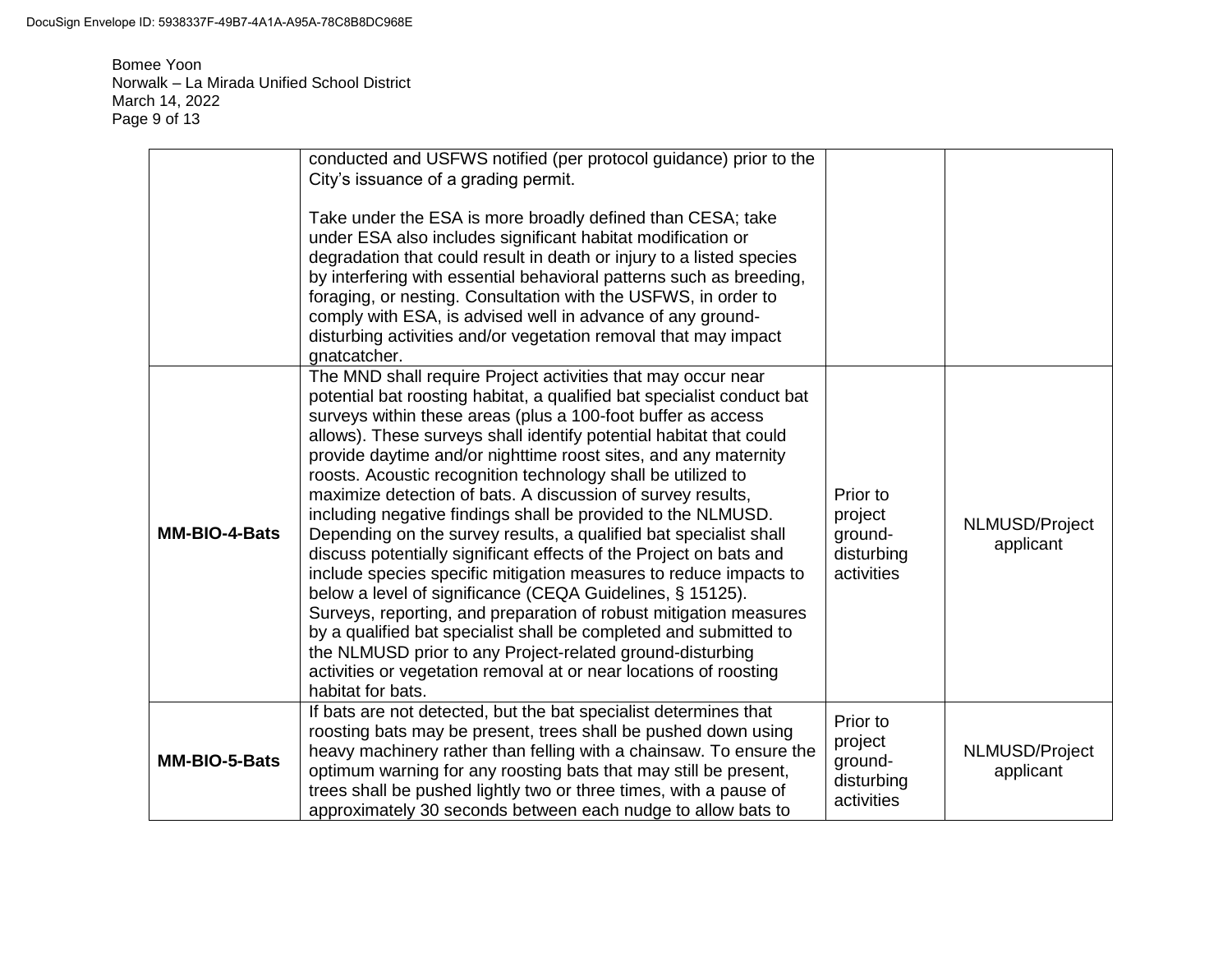Bomee Yoon Norwalk – La Mirada Unified School District March 14, 2022 Page 10 of 13

|                                      | become active. The tree shall then be pushed to the ground slowly<br>and remain in place until it is inspected by a bat specialist. Trees<br>that are known to be bat roosts shall not be bucked or mulched<br>immediately. A period of at least 24 hours, and preferable 48<br>hours, shall elapse prior to such operations to allow bats to<br>escape.                                                                                                                                                                                                                                                                                                                                                                                                                                                                                                                                                                                                                                                                                                                                                                                                                                                                                                                                                                                                       |                                                            |                             |
|--------------------------------------|----------------------------------------------------------------------------------------------------------------------------------------------------------------------------------------------------------------------------------------------------------------------------------------------------------------------------------------------------------------------------------------------------------------------------------------------------------------------------------------------------------------------------------------------------------------------------------------------------------------------------------------------------------------------------------------------------------------------------------------------------------------------------------------------------------------------------------------------------------------------------------------------------------------------------------------------------------------------------------------------------------------------------------------------------------------------------------------------------------------------------------------------------------------------------------------------------------------------------------------------------------------------------------------------------------------------------------------------------------------|------------------------------------------------------------|-----------------------------|
| MM-BIO-6-Bats                        | If maternity roosts are found, work shall be scheduled between<br>October 1 and February 28, outside of the maternity roosting<br>season when young bats are present but are ready to fly out of the<br>roost (March 1 to September 30).                                                                                                                                                                                                                                                                                                                                                                                                                                                                                                                                                                                                                                                                                                                                                                                                                                                                                                                                                                                                                                                                                                                       | Prior to<br>project<br>ground-<br>disturbing<br>activities | NLMUSD/Project<br>applicant |
| <b>REC-1-Nesting</b><br><b>Birds</b> | CDFW recommends avoiding any construction activity during<br>nesting season. If not feasible, CDFW recommends modifying MM<br>BIO-1 by including the underlined language and excluding the<br>strikethrough as follows:<br>If project construction occurs between March 1 and August<br>34 January 1 through September 15, a qualified avian<br>biologist shall conduct a preconstruction nesting bird survey<br>within a 500-foot radius of the construction site, prior to any<br>ground-disturbing activities (e.g., staging, mobilization,<br>grading) as well as prior to any vegetation removal within<br>the project site no earlier than one week prior to<br>construction. If the nests are still occupied, a buffer of 200<br>feet shall be maintained around any active nest, and the<br>avian biologist shall visit the site once a week, until the<br>avian biologist can determine that the young have fledged<br>or the nest has become inactive. If project activities are<br>delayed or suspended for more than 7 days during the<br>breeding season, repeat the surveys. If nesting raptors and<br>migratory songbirds are identified, the following minimum<br>no-disturbance buffers shall be implemented: 300 feet<br>around active passerine (perching birds and songbirds)<br>nests, 500 feet around active non-listed raptor nests and | Prior to<br>finalizing ND<br>/During/After<br>project      | NLMUSD/Project<br>applicant |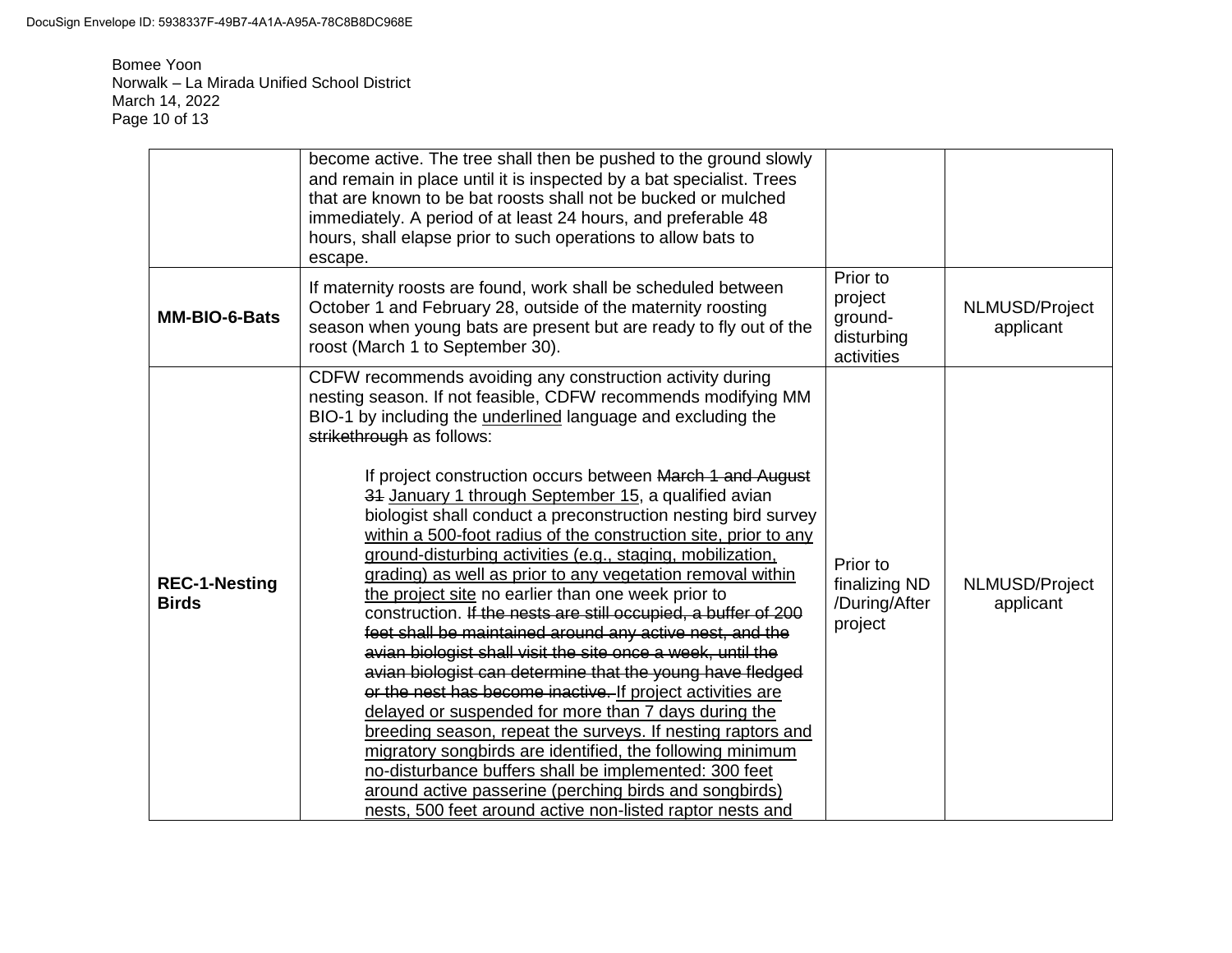Bomee Yoon Norwalk – La Mirada Unified School District March 14, 2022 Page 11 of 13

|                                                                | 0.5 mile around active listed bird nests. These buffers<br>should be maintained until the breeding season has ended<br>or until a qualified biologist has determined that the birds<br>have fledged and are no longer reliant upon the nest or<br>parental care for survival.<br>It should be noted that the temporary halt of project activities within<br>nesting buffers during nesting season does not constitute effective<br>mitigation for the purposes of offsetting Project impacts associated<br>with habitat loss. Additional mitigation would be necessary to<br>compensate for the removal of nesting habitat within the project<br>site based on acreage of impact and vegetation composition.<br>Mitigation ratios should increase with the occurrence of a SSC and<br>should further increase with the occurrence of a CESA-listed<br>species.                                                                                                                                                 |                                                            |                             |
|----------------------------------------------------------------|----------------------------------------------------------------------------------------------------------------------------------------------------------------------------------------------------------------------------------------------------------------------------------------------------------------------------------------------------------------------------------------------------------------------------------------------------------------------------------------------------------------------------------------------------------------------------------------------------------------------------------------------------------------------------------------------------------------------------------------------------------------------------------------------------------------------------------------------------------------------------------------------------------------------------------------------------------------------------------------------------------------|------------------------------------------------------------|-----------------------------|
| <b>REC-2-Scientific</b><br><b>Collecting</b><br><b>Permits</b> | CDFW has the authority to issue permits for the take or possession<br>of wildlife, including mammals; birds, nests, and eggs; reptiles,<br>amphibians, fish, plants; and invertebrates (Fish & G. Code, §§<br>1002, 1002.5, 1003). Effective October 1, 2018, a Scientific<br>Collecting Permit is required to monitor project impacts on wildlife<br>resources, as required by environmental documents, permits, or<br>other legal authorizations; and, to capture, temporarily possess,<br>and relocate wildlife to avoid harm or mortality in connection with<br>otherwise lawful activities (Cal. Code Regs., tit. 14, § 650). Please<br>visit CDFW's Scientific Collection Permits webpage for information<br>(CDFW 2022a). Pursuant to the California Code of Regulations,<br>title 14, section 650, the NLMUSD/qualified biologist must obtain<br>appropriate handling permits to capture, temporarily possess, and<br>relocate wildlife to avoid harm or mortality in connection with<br>construction. | Prior to<br>project<br>ground-<br>disturbing<br>activities | NLMUSD/Project<br>applicant |
| <b>REC-3-</b><br><b>Rodenticides</b>                           | CDFW recommends the Project prevent the use of second-<br>generation anticoagulant rodenticides on site and over the life of<br>the Project.                                                                                                                                                                                                                                                                                                                                                                                                                                                                                                                                                                                                                                                                                                                                                                                                                                                                   | Prior to<br>finalizing<br><b>MND</b>                       | NLMUSD/Project<br>applicant |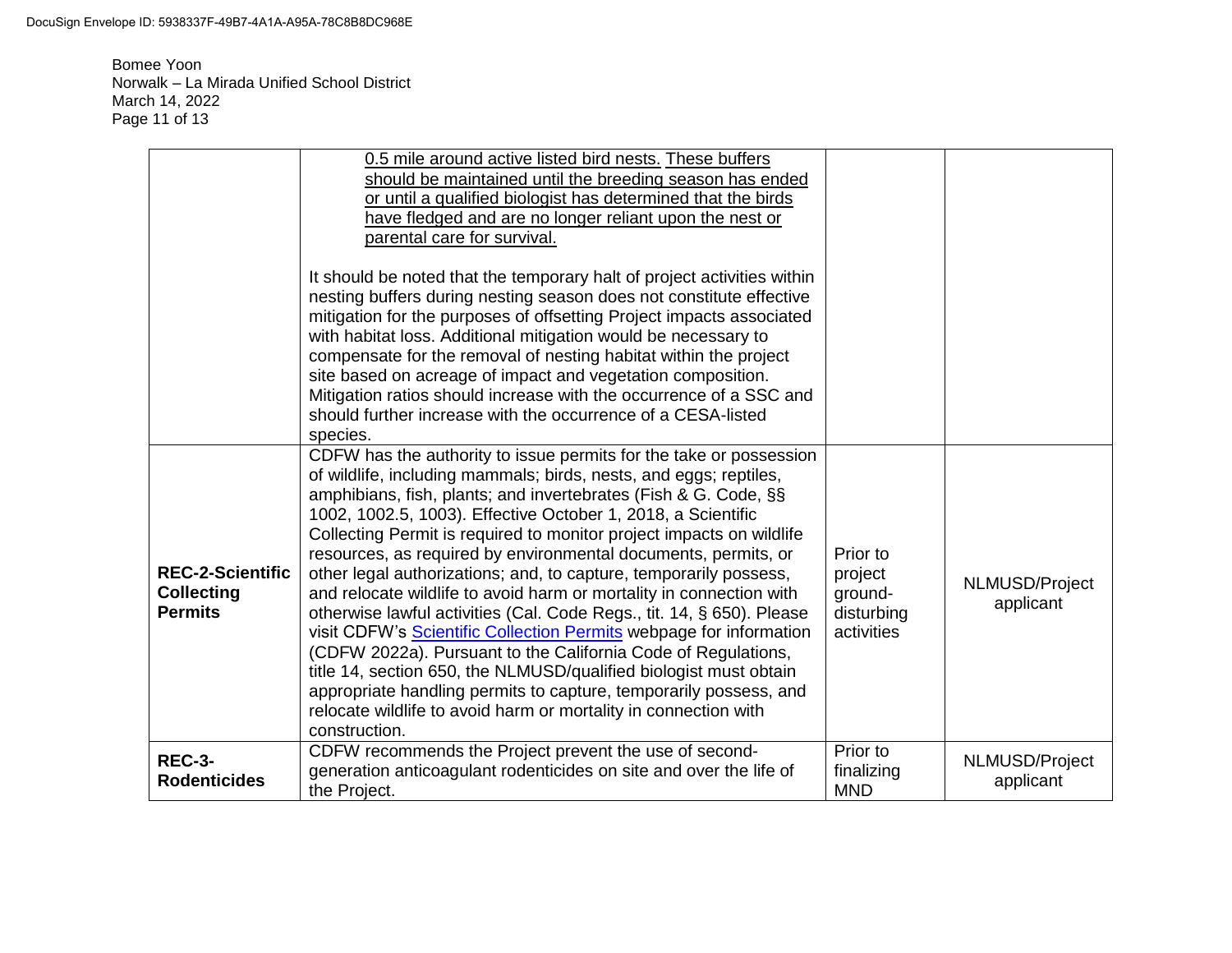Bomee Yoon Norwalk – La Mirada Unified School District March 14, 2022 Page 12 of 13

|                                                                                      |                                                                                                                                                                                                                                                                                                                       | /During/After<br>project                                                        |                             |
|--------------------------------------------------------------------------------------|-----------------------------------------------------------------------------------------------------------------------------------------------------------------------------------------------------------------------------------------------------------------------------------------------------------------------|---------------------------------------------------------------------------------|-----------------------------|
| <b>REC-4-Data</b>                                                                    | Project-level lead agencies shall ensure sensitive and special<br>status species data has been properly submitted to the California<br>Natural Diversity Database with all data fields applicable filled out.<br>Confirmation of data submittal shall be provided to CDFW.                                            | Prior to<br>finalizing/<br>adopting<br>project-level<br><b>CEQA</b><br>document | NLMUSD/Project<br>applicant |
| <b>REC-5-</b><br><b>Mitigation and</b><br><b>Monitoring</b><br><b>Reporting Plan</b> | The NLMUSD shall update the Project's proposed Biological<br>Resources Mitigation Measures and condition the environmental<br>document to include mitigation measures recommended in this<br>letter. The NLMUSD is welcome to coordinate with CDFW to<br>further review and refine the Project's mitigation measures. | Prior to<br>finalizing<br><b>CEQA</b><br>Document                               | NLMUSD/Project<br>applicant |